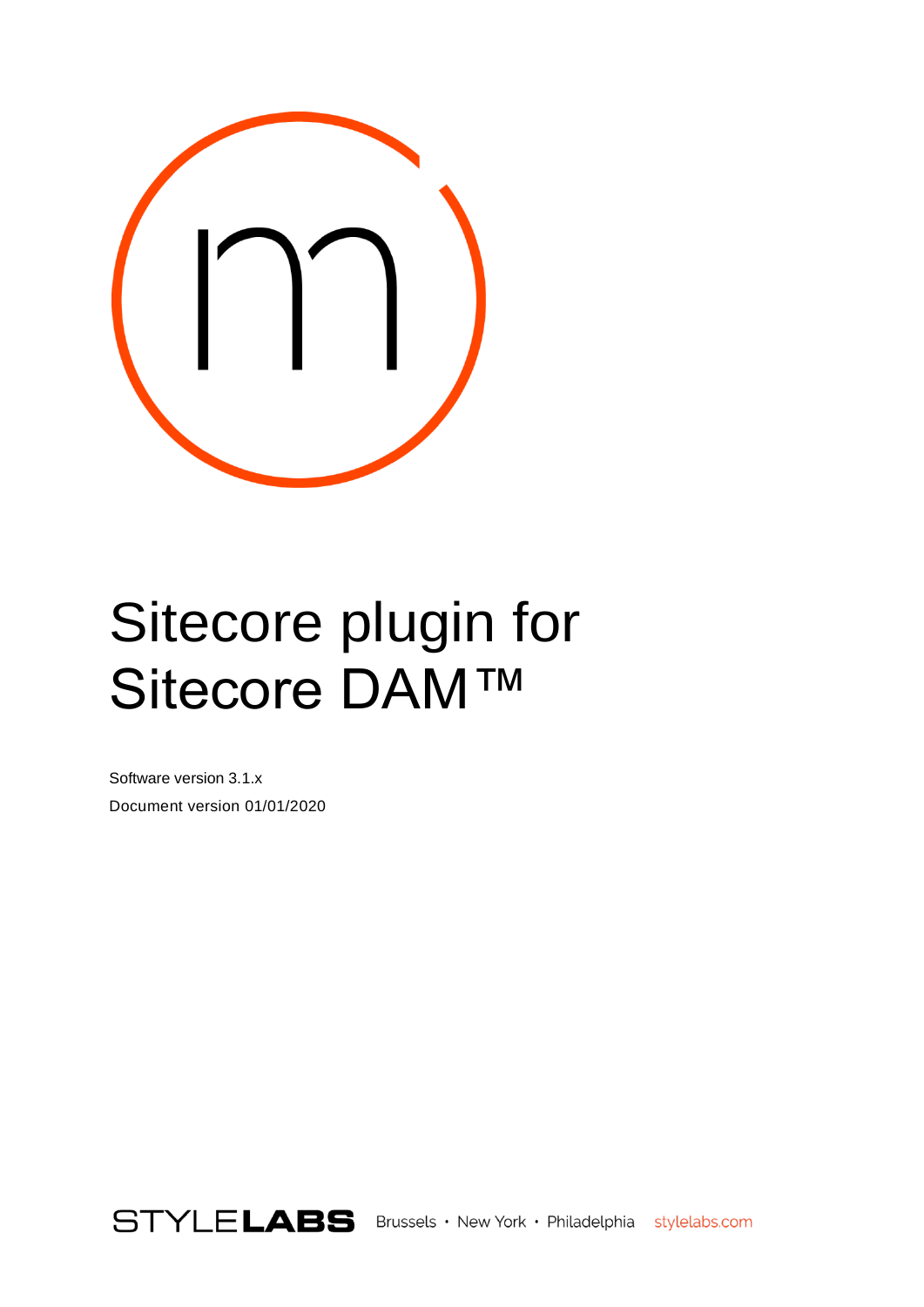# <span id="page-1-0"></span>**Contents**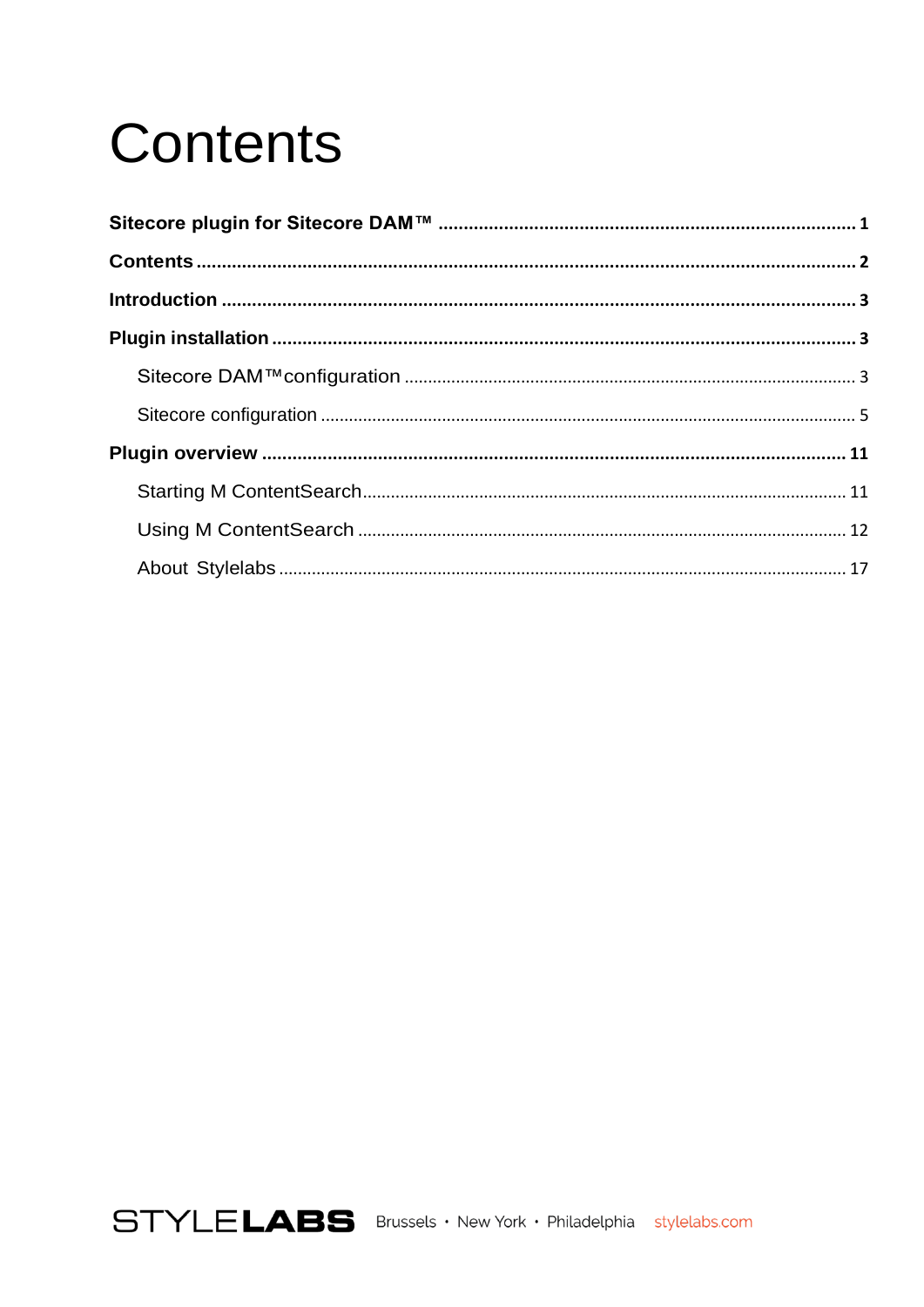# <span id="page-2-0"></span>Introduction

The purpose of this plugin is to enable Sitecore users to embed their digital assets from Sitecore DAM™ into the CMS solution.

### **Note**

- This plugin has been tested on **Sitecore Experience Manager** and **Sitecore Experience Platform** (versions 8.27, 9.02 and 9.1.0)**,** as well as **Sitecore Experience Commerce**  (versions 9.0.2 and 9.0.3).
- This plugin is entirely localizable (only English resources are provided out-of-the-box).
- This plugin does not support the Sitecore Experience Accelerator (SXA) or the asset upload from Sitecore.

# <span id="page-2-1"></span>Plugin installation

The plugin requires a configuration in both Sitecore DAM™ and Sitecore instances, as detailed in the following chapters.

## <span id="page-2-2"></span>Sitecore DAM™ configuration

The following configurations need to be applied on a 3.1.x version instance of Sitecore DAM™. It is preferable to use the latest 3.1.x version.

### **OAuth Configuration**

First, we need to allow the Sitecore instance to authenticate against Sitecore DAM™ by setting up an OAuth client. The following steps describe the OAuth client configuration.

- 1. Go to **Manage** (Main menu item).
- 2. Click on the **OAuth client** icon.
- 3. Create a new **OAuth Client** item.
- 4. Fill in the client fields as shown in the following image: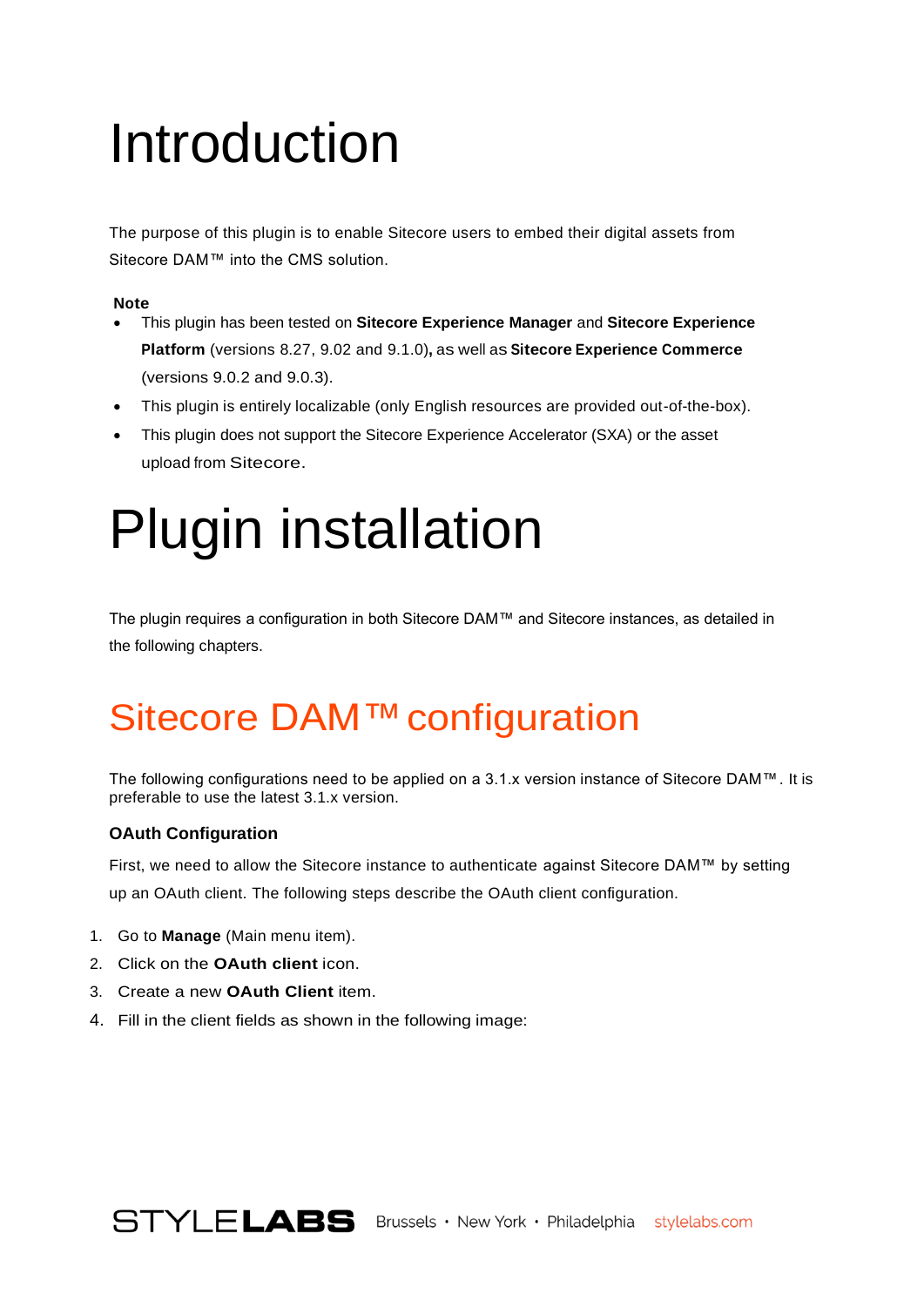### New OAuth Client

| Name *                                     |  |
|--------------------------------------------|--|
| localSitecore                              |  |
| Client ID *                                |  |
| Client_id                                  |  |
| Client Secret *                            |  |
| Client_secret                              |  |
| Redirect Url <sup>+</sup>                  |  |
| http://sitecore_instance/sitecore/client/S |  |

**CREATE** CANCEL

×

**Note:** The redirect URL should be in the following format:

https://{custom\_sitecore\_host\_url}/sitecore/client/stylelabs/mapp

5. Save the changes.

### **CORS configuration**

We also need to configure CORS for Sitecore DAM™ to allow incoming traffic from the Sitecore instance. The following steps describe the CORS configuration.

- 1. Go to **Manage** (main menu item).
- 2. Click on the **Settings** item.
- 3. In the **Settings** page, click on the **PortalConfiguration** menu item.
- 4. Click on **CORSConfiguration** under the **PortalConfiguration** menu item.
- 5. Add the Sitecore instance URL to the list of URLs (e.g. https://www.sitecore\_instance.net).
- 6. Save the changes.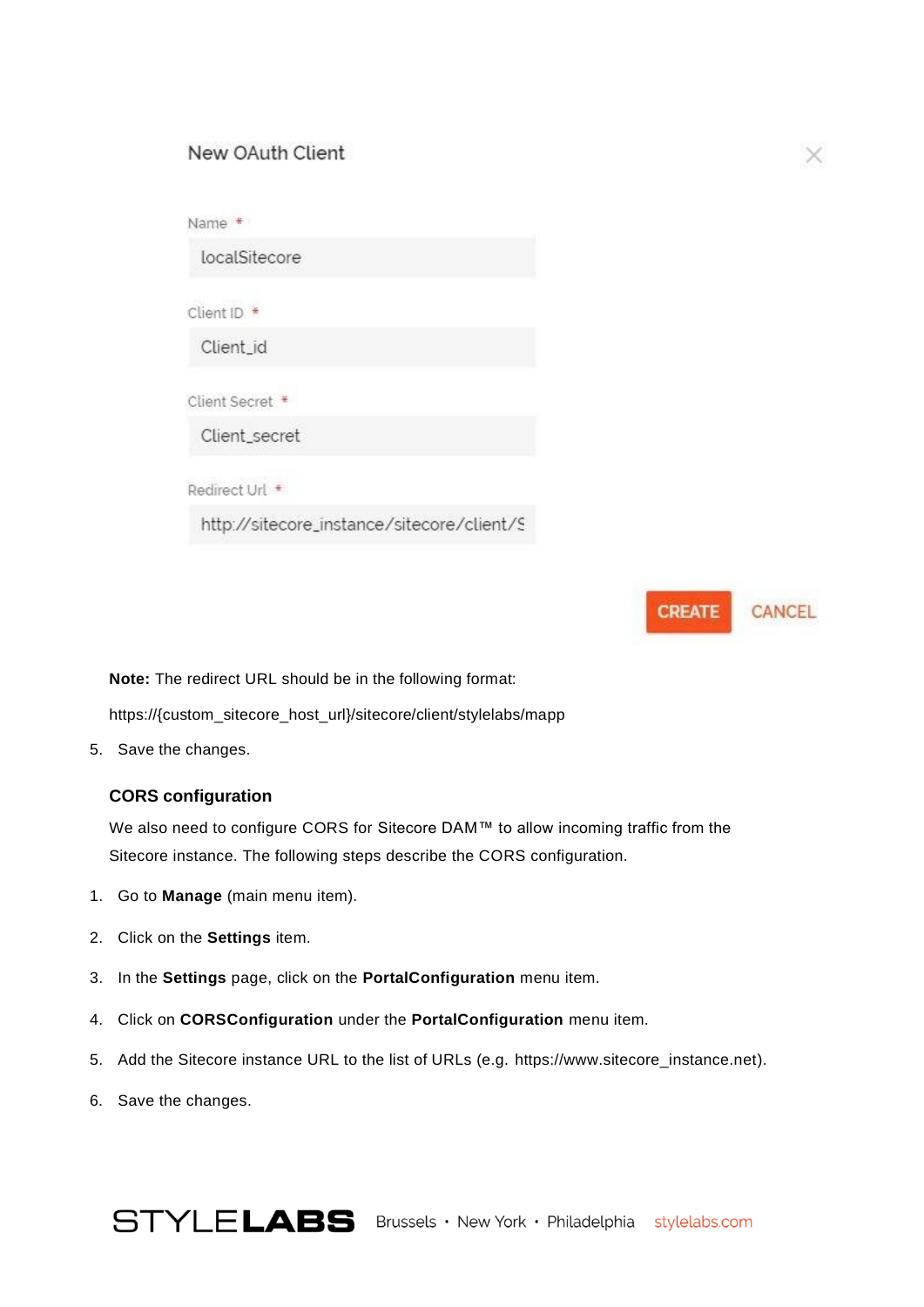| Settings                                 |                                                  |            |               |
|------------------------------------------|--------------------------------------------------|------------|---------------|
| Q Search                                 | CORSConfiguration                                |            | SAVE          |
| <b>Users</b>                             | URL                                              | <b>ADD</b> |               |
| Renditions<br>Chili                      | http://example.com                               |            | <b>REMOVE</b> |
| PortalConfiguration<br>CORSConfiguration | http://sitecore82.local                          |            | <b>REMOVE</b> |
| <b>Drafts</b>                            | https://sitecore-205270-single.azurewebsites.net |            | <b>REMOVE</b> |

## <span id="page-4-0"></span>Sitecore configuration

The following configurations need to be applied on an 8.2.7, 9.0.2 or 9.1.0 version instance of Sitecore.

### **PACKAGE INSTALLATION**

First, we need to install the Sitecore plugin for Sitecore DAM™ package in the Sitecore instance. The plugin package can be retrieved from the marketplace for the current version. In a scaled setup (multiple Sitecore instances), the user needs to copy files from the DAM installation package to all the Sitecore instances in the environment. The following steps describe the package installation.

- 1. Log into the Sitecore instance by navigating to the corresponding URL (e.g. [http://sitecore\\_instance\\_url/sitecore\)](http://sitecore_instance_url/sitecore).
- 2. In the **Launchpad**, click on the **Desktop** icon.



STYLELABS Brussels · New York · Philadelphia stylelabs.com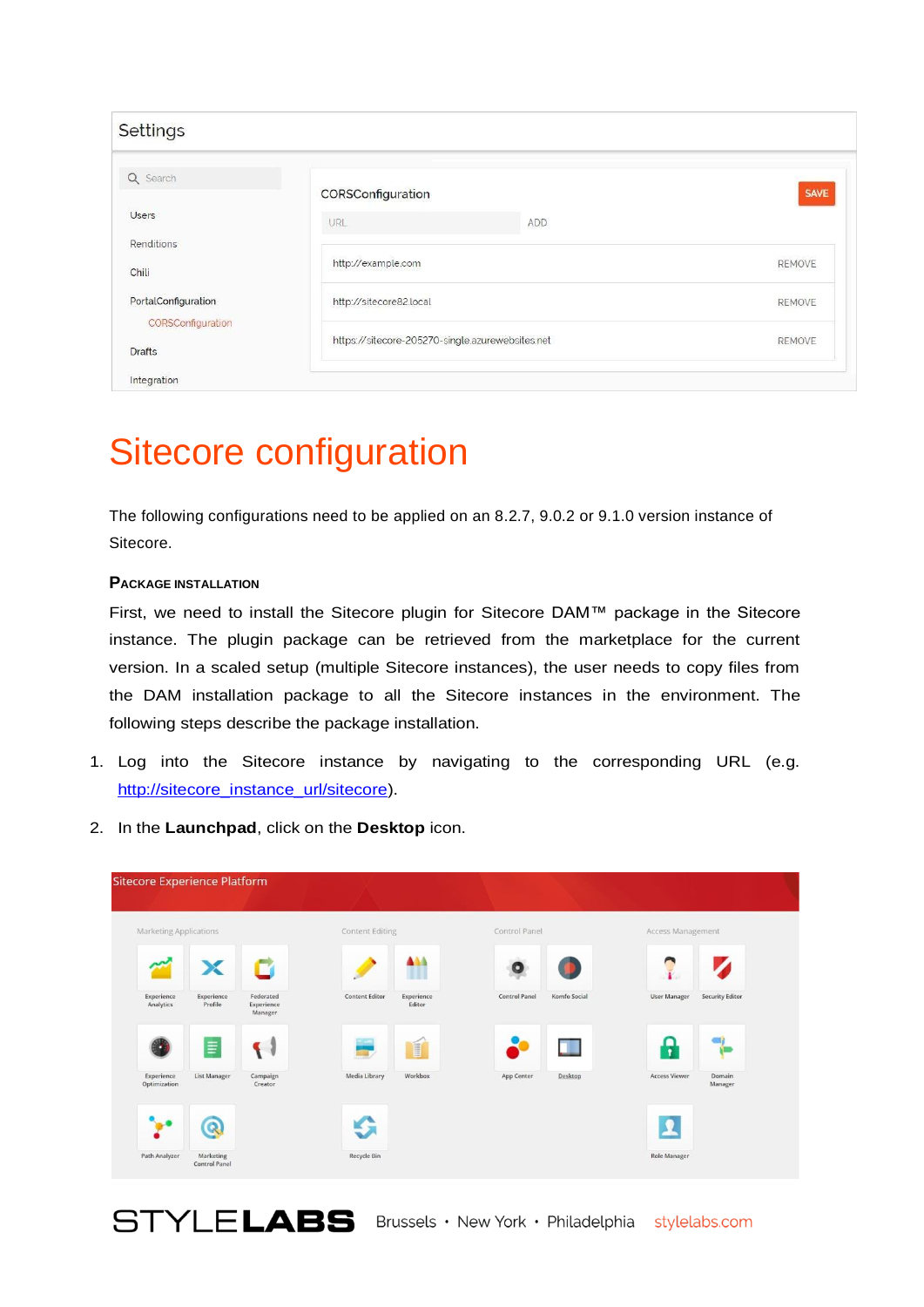- 3. In **Desktop**, click on **Home**.
- 4. Go to **Development tools** then click on **Installation wizard**.



5. In the **Install a package** dialog, select the plugin package then click on **Next**.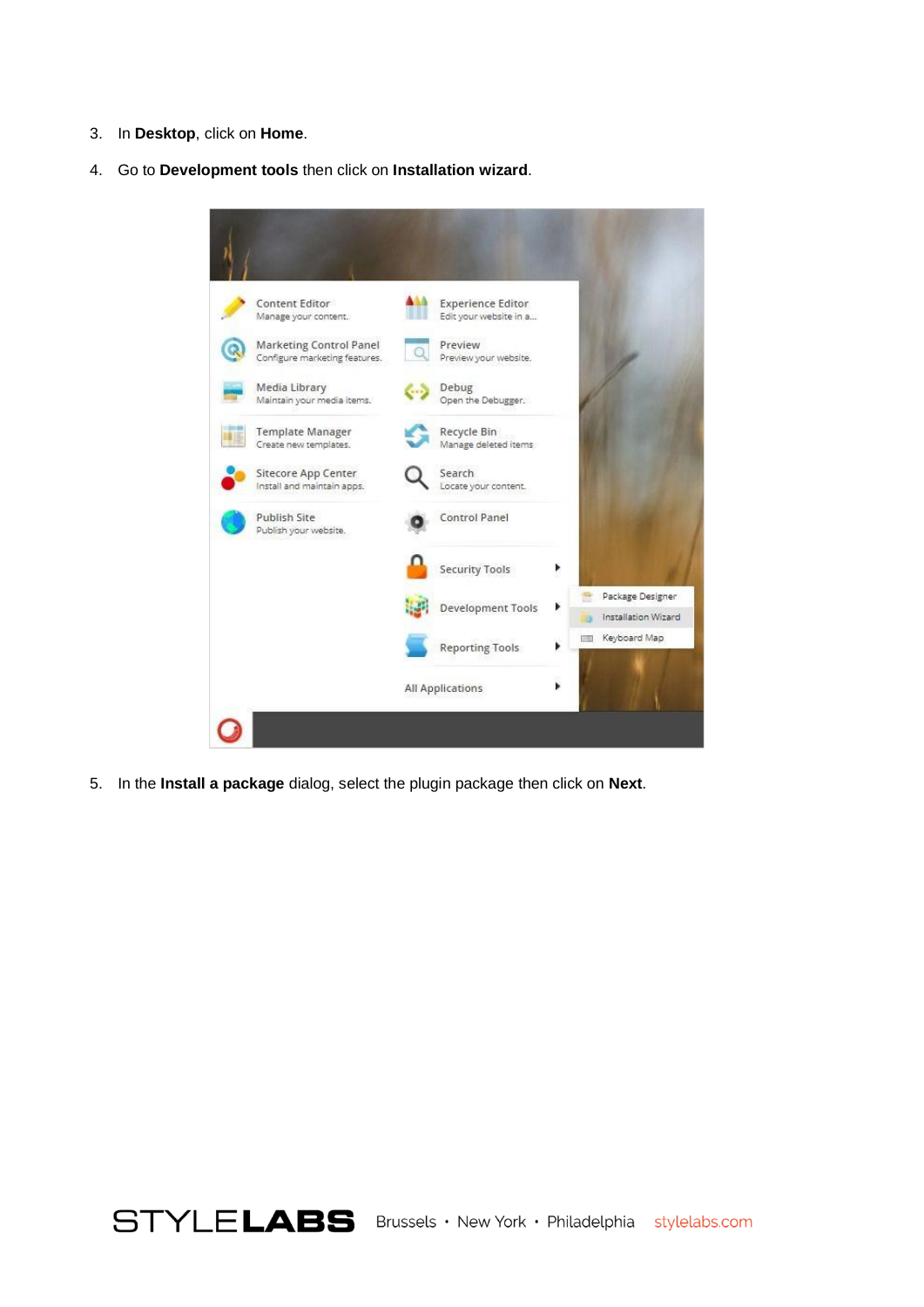| Install a Package<br>Select a package to install. |      |        |
|---------------------------------------------------|------|--------|
| Name:                                             |      |        |
| Stylelabs M Content Hub Plugin-1.0.0.zip          |      |        |
| Upload package<br>Choose package                  |      |        |
|                                                   | Next | Cancel |

6. Verify the package information then click **Install**.

| Install a Package | Verify the package information before you click install. |        |
|-------------------|----------------------------------------------------------|--------|
| Package name:     | Stylelabs M Content Hub Plugin                           |        |
| Version:          | 1.0.0                                                    |        |
| Author:           | Stylelabs                                                |        |
| Publisher:        | Stylelabs                                                |        |
|                   |                                                          |        |
|                   |                                                          |        |
|                   |                                                          |        |
|                   |                                                          |        |
|                   |                                                          |        |
|                   | Install<br><b>Back</b>                                   | Cancel |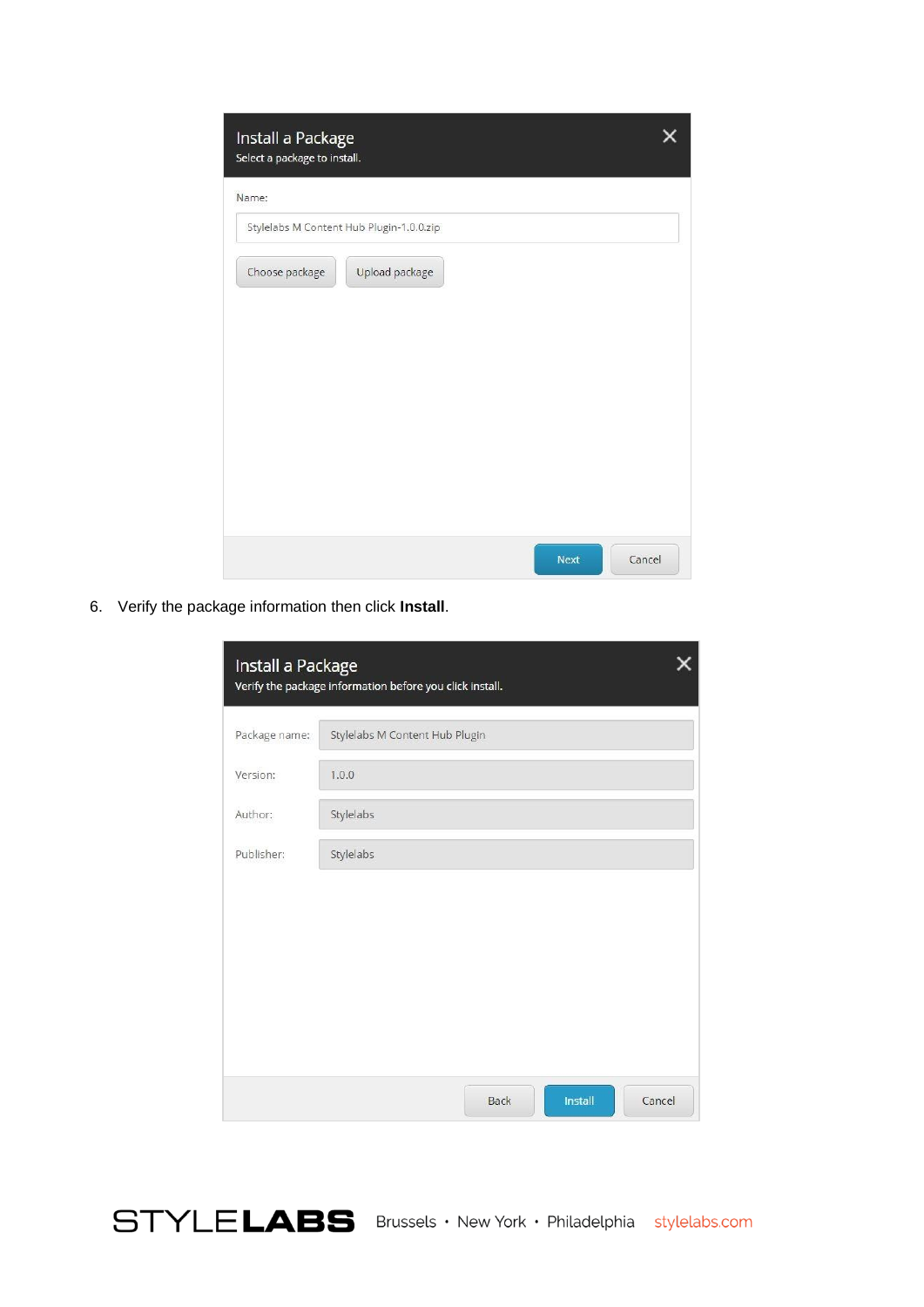**Note:** The package installation might prompt the user with the message "Item being installed already exists in database". In the case of a vanilla installation, the user can safely choose the overwrite option.

| Message |                                                                                                                 |                                                                                                                   |
|---------|-----------------------------------------------------------------------------------------------------------------|-------------------------------------------------------------------------------------------------------------------|
|         | Item being installed already exists in database.<br>ID:<br>Path:<br>Please choose one of the following options: | {79BD52E6-BA2F-421C-AC7E-622D636898C8}<br>/sitecore/client/Applications/FXM/Layouts/Renderings/Data/CustomSearchD |
|         | Overwrite<br>Merge<br>Clear<br>Skip                                                                             | Choose any option to view option description.                                                                     |
|         |                                                                                                                 | Apply<br>Apply to all<br>Abort                                                                                    |

### **PACKAGE CONFIGURATION**

After the package is successfully installed, we need to configure the plugin by providing the necessary information. The following steps describe the package configuration.

- 1. Go to **Content Editor**.
- 2. In the left-side menu, go to **Sitecore** > **System** > **Modules**.
- 3. Right click on **Modules**. then go to **Insert** > **Insert from template**.



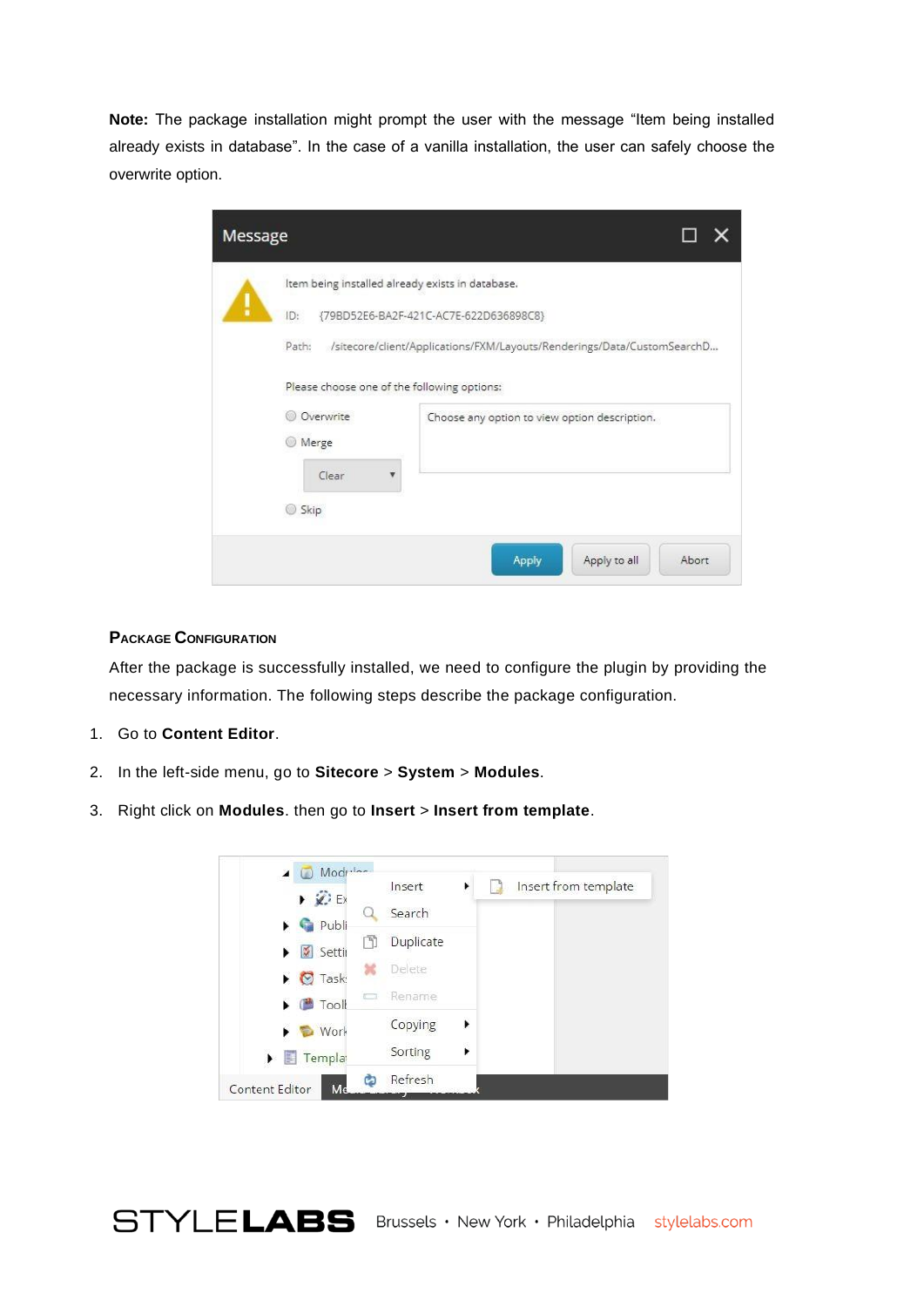4. In the **Insert from Template** window, select **M Configuration** under **System**, change the **Item Name** to "**M Plugin**" then click on **Insert**.

|               | Insert from Template<br>Select or search for the template you want to use. In the Item Name field, enter a name for the new item. | x      |
|---------------|-----------------------------------------------------------------------------------------------------------------------------------|--------|
| <b>BROWSE</b> | SEARCH                                                                                                                            |        |
|               | $\triangleright$ $\overleftrightarrow{\mathscr{L}}$ Experience Explorer                                                           |        |
|               | $\triangleright$ $\blacksquare$ Feeds                                                                                             |        |
|               | $\triangleright$ $\blacksquare$ Forms                                                                                             |        |
|               | $\triangleright$ $\blacksquare$ Geospatial                                                                                        |        |
|               | $\triangleright$ $\blacksquare$ Html editor                                                                                       |        |
|               | Html Editor Profiles                                                                                                              |        |
|               | Indexing and Search                                                                                                               |        |
|               | $\frac{1}{2}$ Item                                                                                                                |        |
|               | $\triangleright$ $\bigcirc$ Item Buckets                                                                                          |        |
|               | $\blacksquare$ Item section                                                                                                       |        |
|               | <b>G</b> Language                                                                                                                 |        |
|               | $\triangleright$ $\blacksquare$ Layout                                                                                            |        |
|               | M Configuration                                                                                                                   |        |
|               | Main section<br>国                                                                                                                 |        |
|               | $\triangleright$ $\blacksquare$ Media                                                                                             | ۳      |
| Template:     | /System/M Configuration                                                                                                           |        |
| Item Name:    | M Plugin                                                                                                                          |        |
|               | Insert                                                                                                                            | Cancel |

5. In the left-side menu, the **M Plugin** item should be available under **Modules**. Click on **M Plugin**.

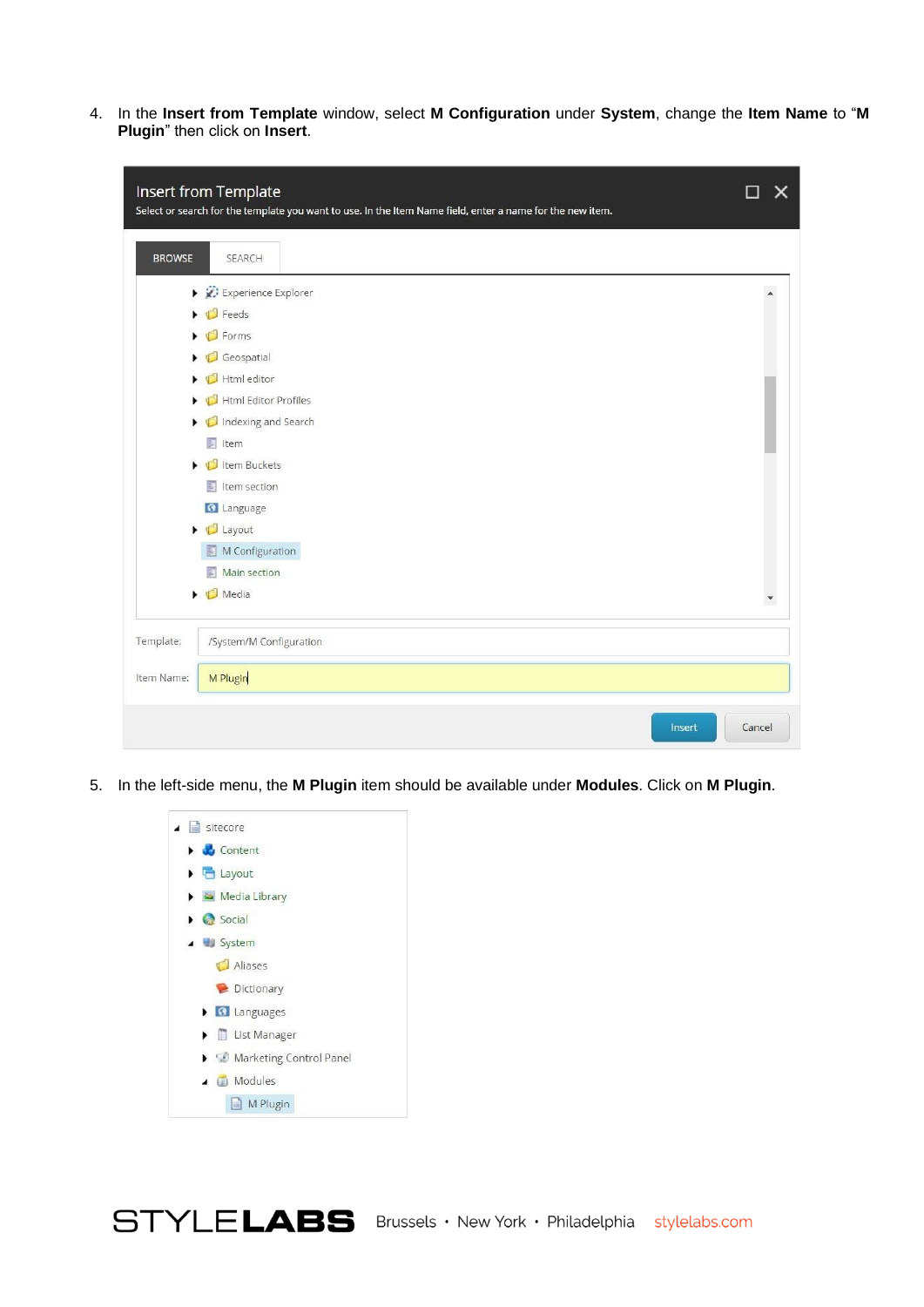6. Fill in the plugin parameters with information from the **OAuth** client (configured in the previous steps).

| Data                                          |
|-----------------------------------------------|
| Minstance [shared]:                           |
| https://rsitest310.stylelabs.io               |
| ClientId [shared]:                            |
| t1                                            |
| SearchPage:                                   |
| https://rsitest310.stylelabs.io/en-us/content |

7. Save the changes.

**Note:** If using the version **8.2.7** of Sitecore, make sure to remove the **XHtml validation**. In the left-side menu, go to **Sitecore > System > Settings > Validation Rules > Global Rules**. In the main panel, under **Validation Rules**, scroll down to find the **Workflow** Item rules. Remove the **Full Page XHtml** item under **Selected**.

|                                         | Selected               |   |
|-----------------------------------------|------------------------|---|
| Item Rules<br>$\overline{\phantom{0}}$  | <b>Broken Links</b>    |   |
| $\triangleright$ $\bigcirc$ Development | <b>Full Page XHtml</b> |   |
| Devices<br>$\blacktriangleright$        |                        |   |
| Insert Options                          |                        |   |
| Item<br>▶                               |                        |   |
| Links<br>▶                              |                        | v |
| Media<br>٠                              | Full Page XHtml        |   |

#### **SERVER CONFIGURATION**

For assets to be rendered in the Sitecore editor, add the following snippet to the sample rendering configuration file (an .xslt file found on the Sitecore host server \SitecoreROOT\Website\xsl\sample rendering.xslt).

> <div class="contentDescription"> <sc:image field="image" />  $\le$ /div>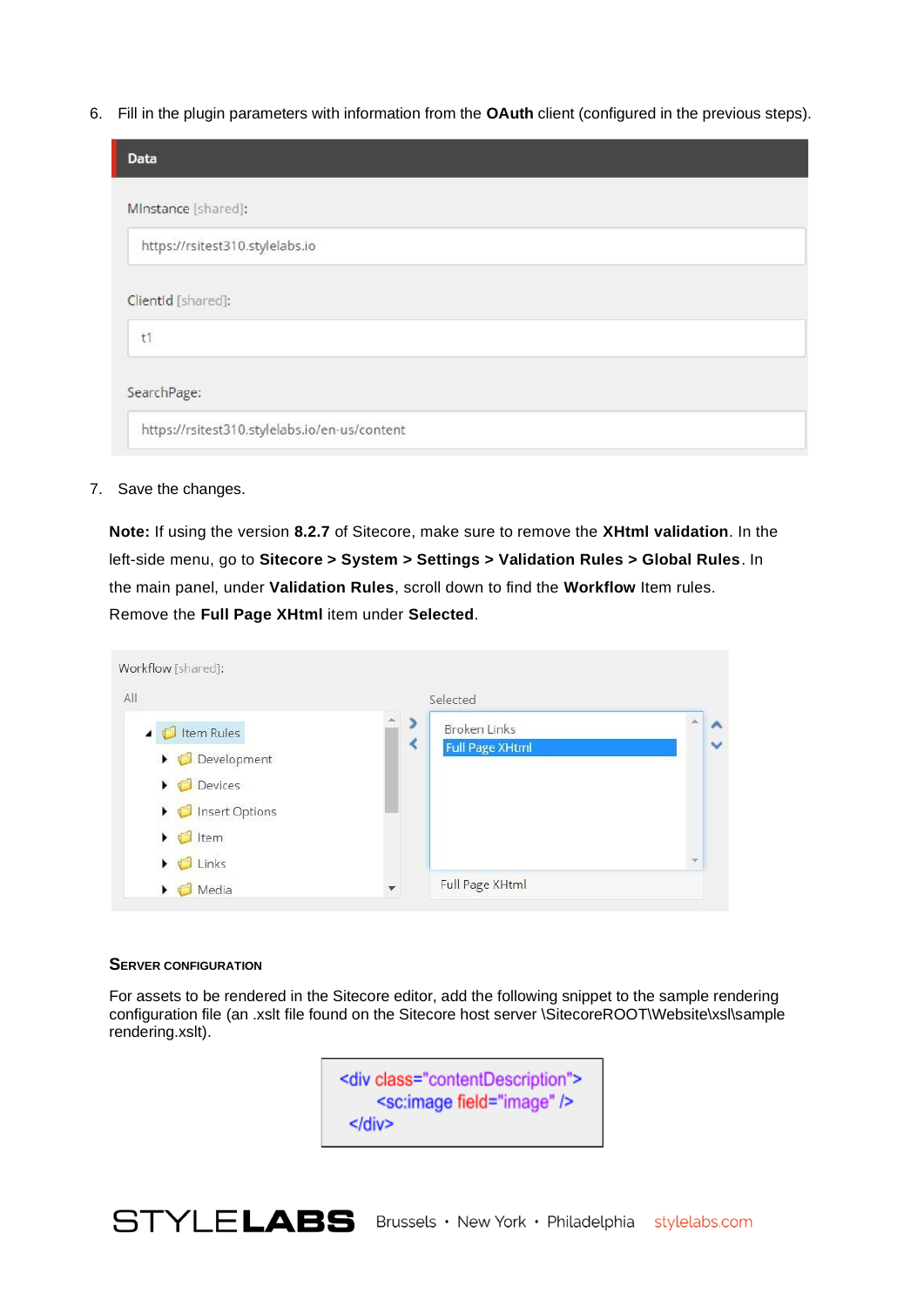# <span id="page-10-0"></span>Plugin overview

The plugin works on the content and experience editor by extending two components: The Rich Text Editor and the Image Editor. The following steps describe how to use the plugin in the Sitecore instance, via the **M Content Search** window.

## <span id="page-10-1"></span>**Starting M Content Search**

Sitecore users can browse the different assets existing in Sitecore DAM™ using the M Content Search window via the Rich Text editor or the Image Editor.

#### **RICH TEXT EDITOR**

In the Rich Text component field, click on the **Show Editor** link to open the Rich Text Editor. Click on the Sitecore DAM™ icon (M) in the Rich Text Editor to open the M Content Search window.



STYLELABS Brussels · New York · Philadelphia stylelabs.com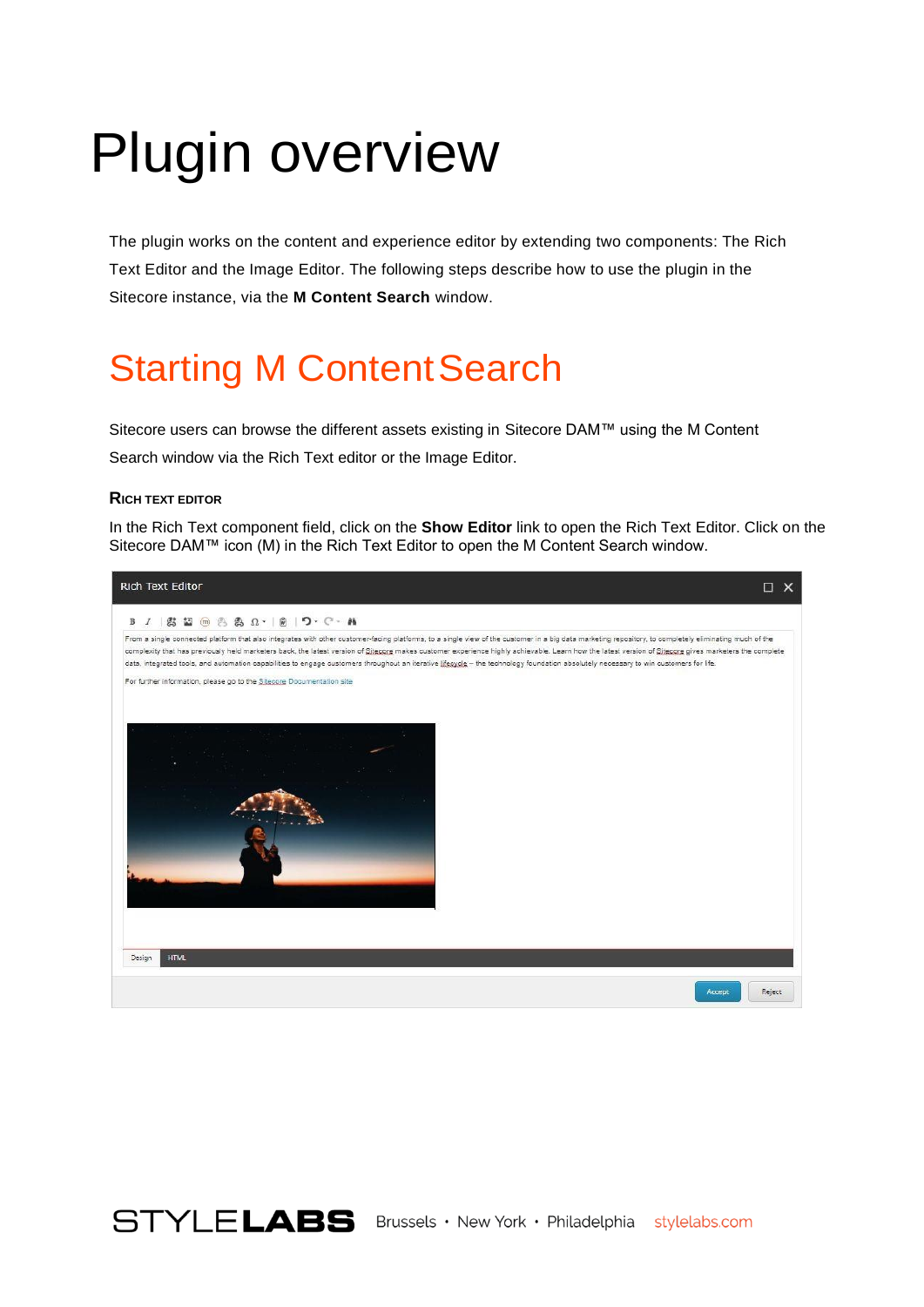#### **IMAGE EDITOR**

In the Image Editor, click on the **Browse M** link to open the M Content Search window.



## <span id="page-11-0"></span>Using M ContentSearch

Using the M Content Search feature requires users to authenticate to Sitecore DAM™ before being able to use the assets.

#### **AUTHENTICATION**

1. Provide the Sitecore DAM™ login credentials then sign in.



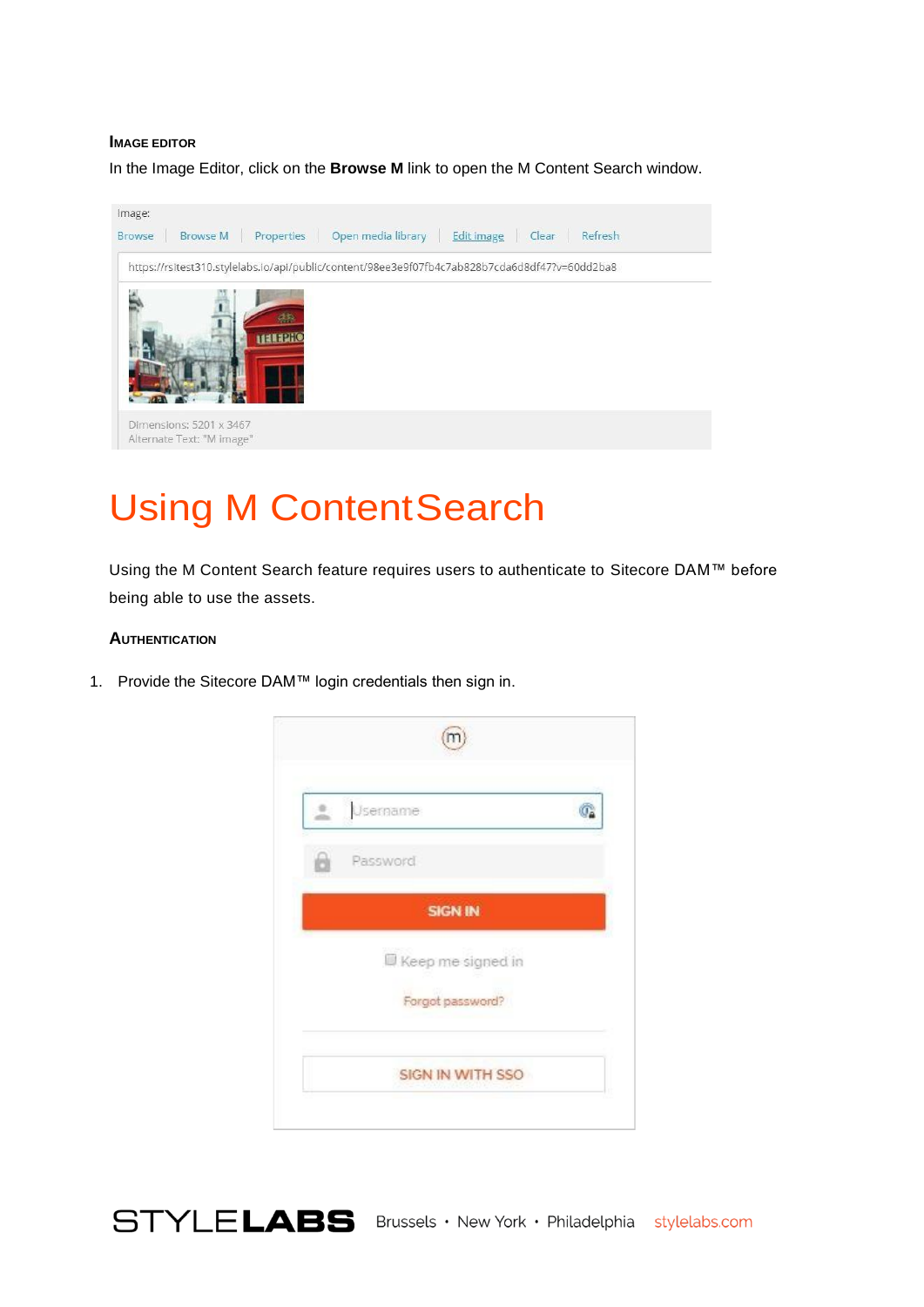2. **Authorize** the Sitecore access to Content Hub by clicking on **Grant.**



### **BROWSING M ASSETS**

After granting the Sitecore access, the assets from Sitecore DAM™ will be available for search under M Content Search, along with the user's saved selections and saved searches. As shown in the following image, the assets with a public link are indicated by a green tick icon, as opposed to the assets with a red cross icon.



**Note:** Only assets with a public link can be used in Sitecore.

### **SELECTING AN ASSET**

- 1. Clicking on the asset displays the available renditions in the side menu under **Public links**.
- 2. Clicking on the asset's title link redirects the user to the asset's Detail page in Sitecore DAM™.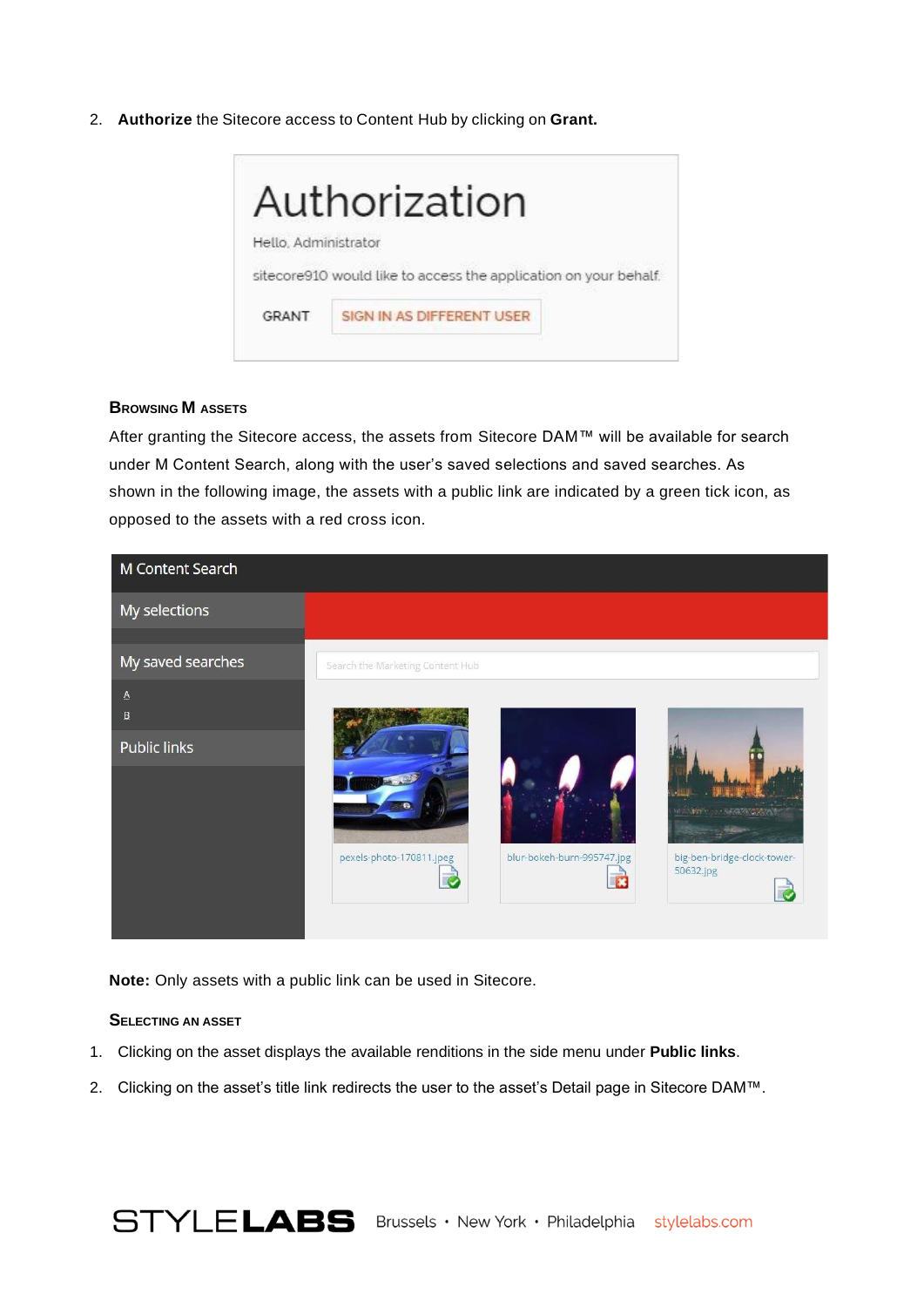

- 3. Clicking on the **Show in M** button redirects the user to the search page in Sitecore DAM™.
- 4. After selecting a rendition link and clicking **Ok**, the corresponding asset becomes available in the editor (the Rich Text Editor or the Image Editor).

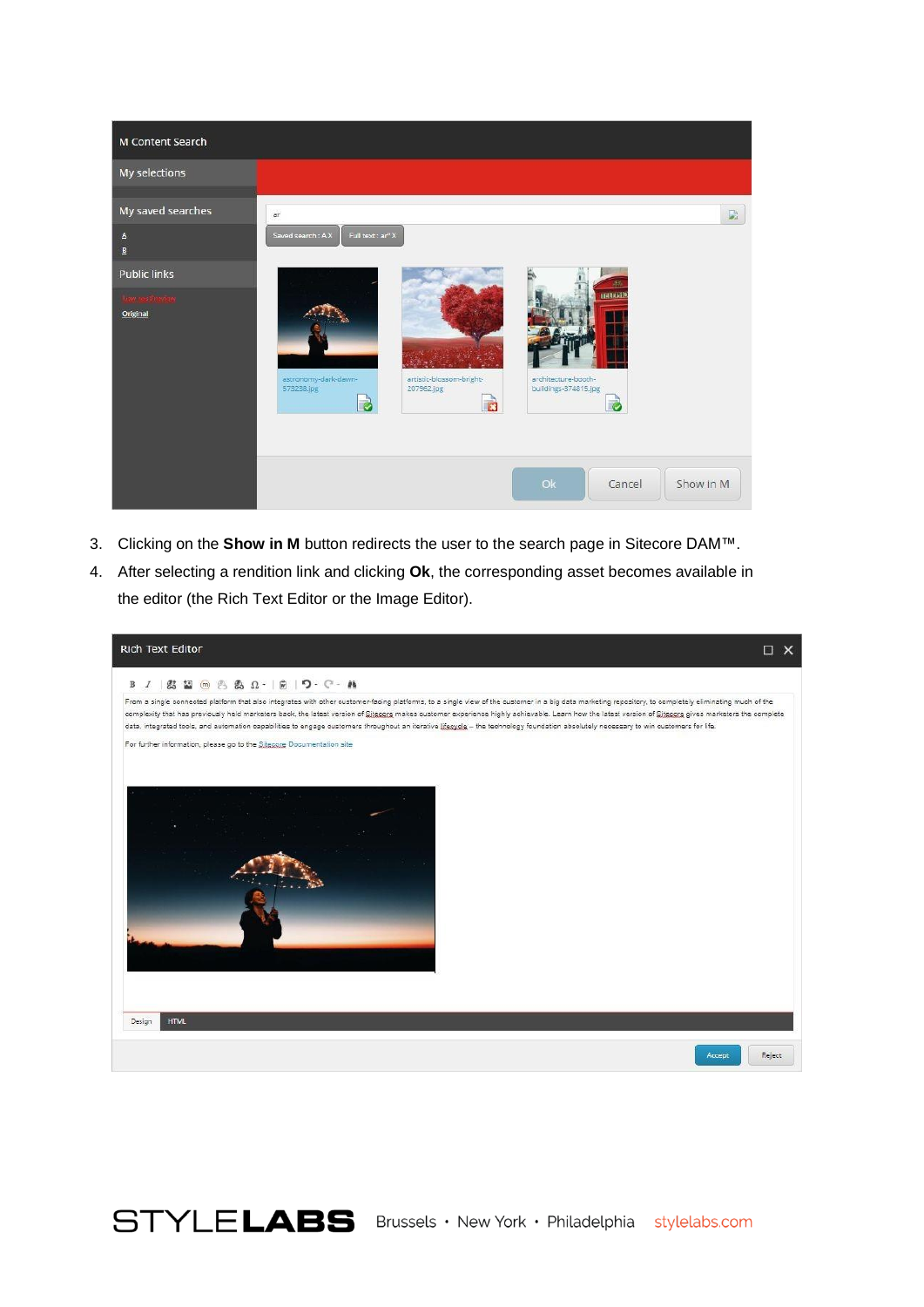#### **Note**:

- For non-image assets (e.g. video files), a download link is inserted in the editor.
- In the Image Editor, users can't edit the images provided by Sitecore DAM™.

### **KNOWN ISSUES**

• The Sitecore plugin might cause "404 Not Found" errors that can been seen on the browser's console. The errors have no functional impact.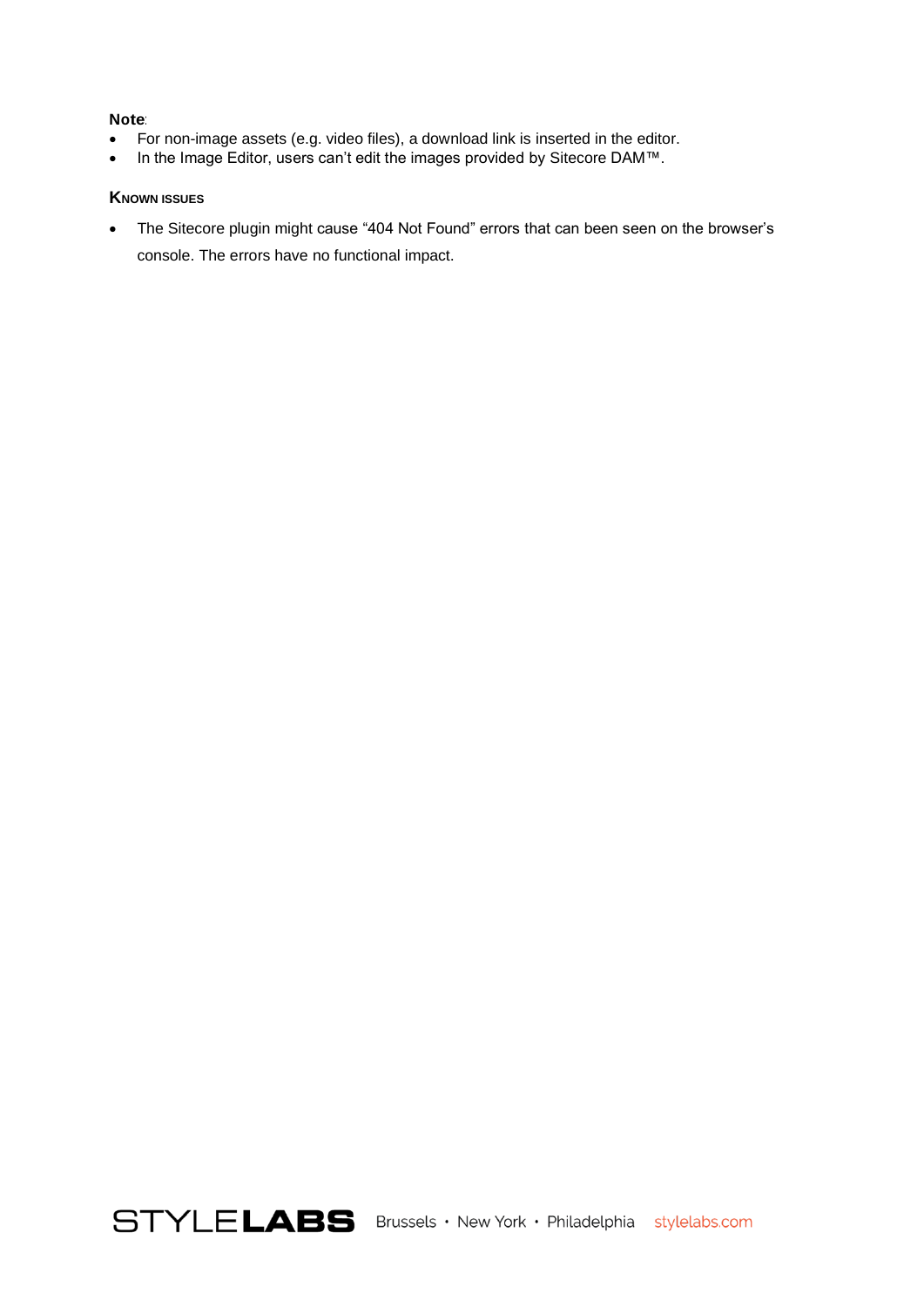### **Confidentiality**

*Thisdocument containsproprietary informationon Stylelabs methodology, concepts,architectures andotherelements ofintellectual property. This informationisprovided onaconfidential basis,and Receiveracknowledges theconfidentialnature. Theinformationcannotbedisclosedtothirdparties without the prior, written approval of Stylelabs.*